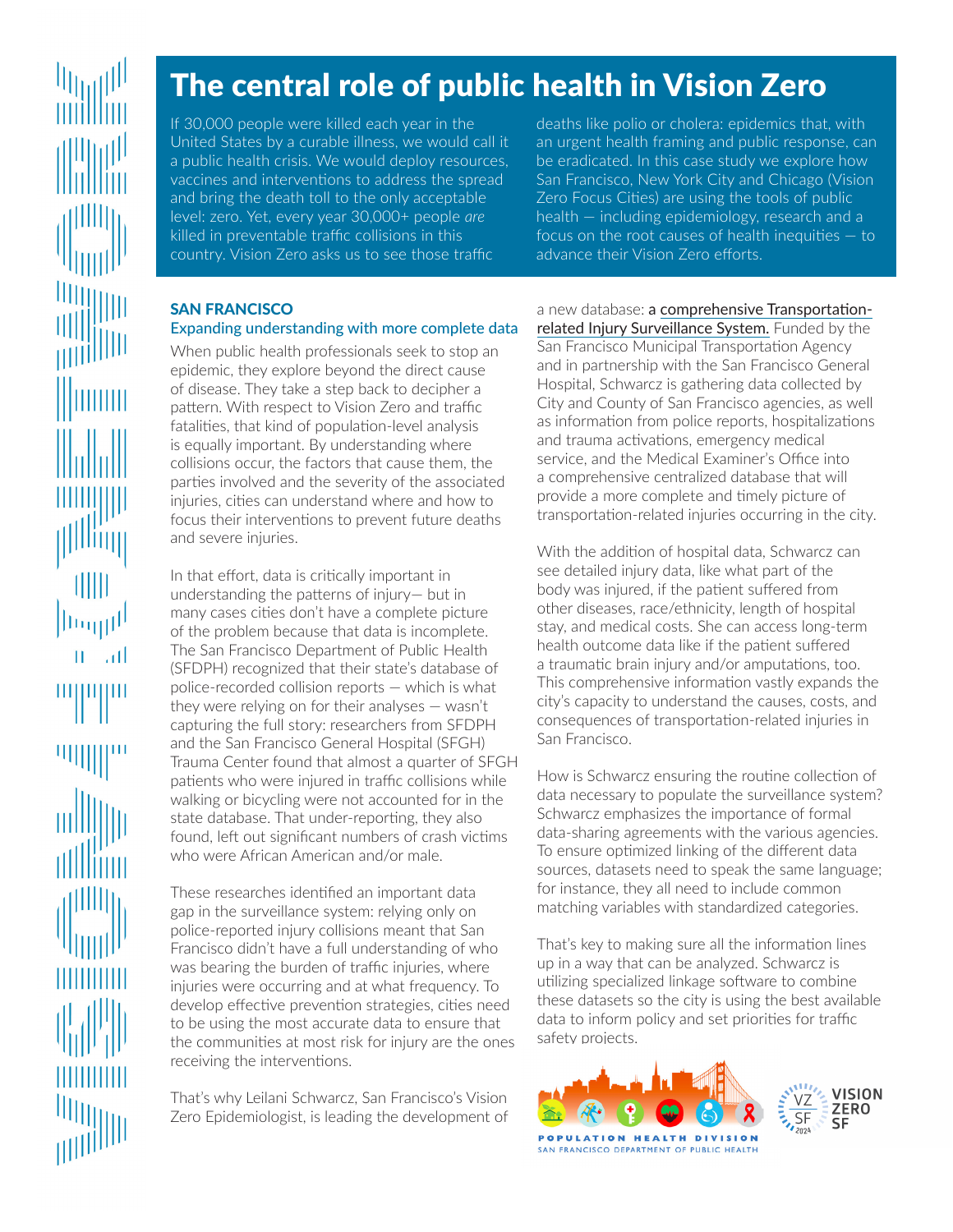

#### Epidemiology

Epidemiology is the study and analysis of the patterns, causes, & effects of health and disease in order to identify the risk factors of disease and target prevention. Epidemiologists are approaching traffic collisions in a similar way: seeking to understand the prevalence and progression of **KEY TERMS** injuries and fatalities determining who is affected and the breadth of problem; tracking trends; and identifying root causes or risk factors.

#### Level I Trauma Center:

Different levels refer to the resources available in and number of patients admitted annually to a trauma center. Level I is equipped for any level of trauma, has a full range of specialists and equipment available 24 hours a day, and admits a minimum required annual volume of severely injured patients.

San Francisco is unique because it has only one Level 1 Trauma Center. That means the most serious injuries from traffic collisions are transported to one hospital and captured by the trauma registry. This makes developing that database less challenging, but Schwarcz stresses that this work is possible even in a city with multiple trauma centers. Her advice: prioritize data-sharing agreements with the trauma centers that capture injuries in the neighborhoods with the highest rates of injuries or fatalities.

All this data adds up to something big: A populationlevel approach to analyzing injury collision data. When Schwarcz and her colleagues look at the data they collect, they aren't looking at the individual cases. They're considering injuries as a group — from the population level  $-$  to identify the patterns, understand the distribution of injury and the risk factors, and determine the extent of the problem. In public health parlance, that's an epidemiological approach to traffic collisions. Just as the DPH would examine the spread of a food borne illness or the flu by looking at who is affected, tracking trends, and identifying root causes or risk factors, they're now seeking to understand the prevalence and progression of traffic injuries and fatalities at that population level.

To Schwarcz, the public health mandate in Vision Zero goes beyond developing the database. First, it displays the power of having health at the table providing a population-level approach to analyzing injury collision data.

Second, she likens public health's role in Vision Zero to the field's work developing treatments for infectious disease, including the moral perspective that guides that effort. "In the same way that results from randomized clinical trials can be stopped if a drug treatment is deemed so effective that it becomes immoral not to share it with the control group (placebo group)," Schwarcz offered, "we should place the same moral standard on safety improvements and countermeasures that are proven to save lives. The example that comes to mind is the use of ASE, which has been shown to reduce injury better than the flu vaccine is at preventing the flu!" To Schwarcz, we need to be as aggressive at achieving Vision Zero as we are with preventing the spread of infectious disease.



#### [Expanded data collection in San Francisco](http://visionzeronetwork.org/wp-content/uploads/2016/04/DPH_TISS.pdf)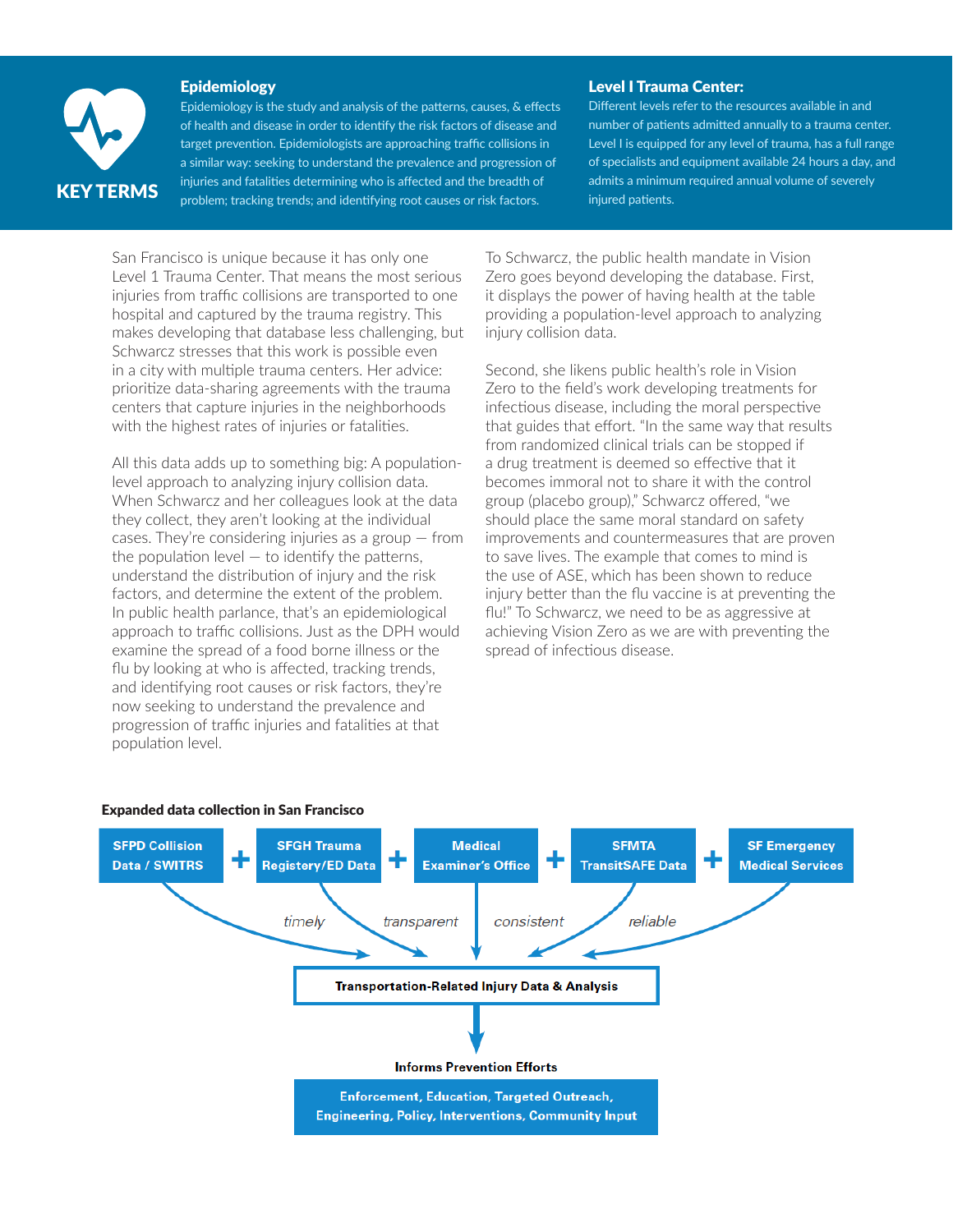#### Health in All Policies

Healthy Chicago 2.0 is a notable example of Health in All Policies: a collaborative approach that recognizes the improvement of health for all people entails incorporating health considerations into decision-making across sectors and policy areas. "*[Health in All Policies: A Guide for State and](http://www.phi.org/uploads/files/Health_in_All_Policies-A_Guide_for_State_and_Local_Governments.pdf)  [Local Governments](http://www.phi.org/uploads/files/Health_in_All_Policies-A_Guide_for_State_and_Local_Governments.pdf)*" provides strategies for how state and local government leaders can incorporate a Health in All Policies approach into their work.

#### Root Cause

Social determinants impact health, including non-traditional factors like income, education, housing, transportation, social policy, etc. These conditions are shaped by the amount of money, power, and resources people have, all of which are influenced by policy choices. These social determinates are considered the "root causes" of health outcomes and health inequities and, if addressed, can lead to a significant improvement in health status.

### CHICAGO:

#### Aligning goals with health initiatives

A growing number of public health leaders recognize the role of safe streets in giving residents the opportunity to engage in healthy lifestyles. In Chicago, that thinking isn't just a shared understanding — it's written into city plans.

More than 130 local organizations across a broad range of sectors helped to create **Healthy Chicago** [2.0](http://www.cityofchicago.org/city/en/depts/cdph/provdrs/healthychicago/svcs/healthy-chicago-2-0--community-health-assessment-and-improvement.html), a four year plan that outlines goals and strategies to guide the Chicago Department of Public Health (CDPH) and its partners in addressing health inequities. The plan is grounded in the understanding that health is influenced by factors a medical doctor can't address, including the degree to which we feel safe and connected in our neighborhoods.

In writing its strategy, the CDPH worked with the Chicago Department of Transportation to ensure the city's evolving Vision Zero effort aligned with the goals, objectives, and strategies in Healthy Chicago 2.0. The result? The official public health strategy includes eliminating serious traffic injuries and fatalities as central to achieving health for all Chicagoans. And, with that goal in writing, CDPH is playing a key role in the development of the city's Vision Zero strategy.

According to Jaime Dircksen, Managing Deputy Commissioner at the Chicago Department of Public Health, and Rosanne Ferruggia, Vision Zero Coordinator with the Chicago Department of Transportation, Healthy Chicago 2.0 is influencing Vision Zero in two primary ways:

1) The plan identifies the many factors that make streets unsafe: violence, street designs that do not accommodate all roadway users, poorly maintained sidewalks and streets, etc. For city staff working on Vision Zero, this holistic understanding of street safety provided context and direction to achieving safer streets in Chicago. Because the goals, objectives and strategies laid out in Healthy Chicago 2.0 provided data-driven examples of the many varied ways Chicago residents experience unsafe safe streets, Ferruggia says, it made the goal of safe streets feel "less esoteric" to city staff. That was crucial in encouraging them to consider all these elements in developing their Vision Zero strategy.

2) The Vision Zero Steering Committee is also considering the goals of Healthy Chicago 2.0 as they set their own Vision Zero goals. In particular, Ferruggia notes, the Task Force has taken up the strong emphasis on equity and increasing active transportation in Healthy Chicago 2.0 into their articulation and implementation of Vision Zero.



# **HEALTHY CHICAGO 2.0 VISION**

A city with strong communities and collaborative stakeholders, where all residents enjoy equitable access to resources, opportunities and environments that maximize their health and well-being.

Too often, city staff are on different pages because their department plans are developed in siloes. In Chicago, public health leaders are showcasing the importance of integrating Vision Zero into their planning documents in a strategic and tangible way. And, the influence runs both ways: Thanks to the insight of public health, the broader Vision Zero effort is being framed with a deeper understanding of the root causes of health inequities.